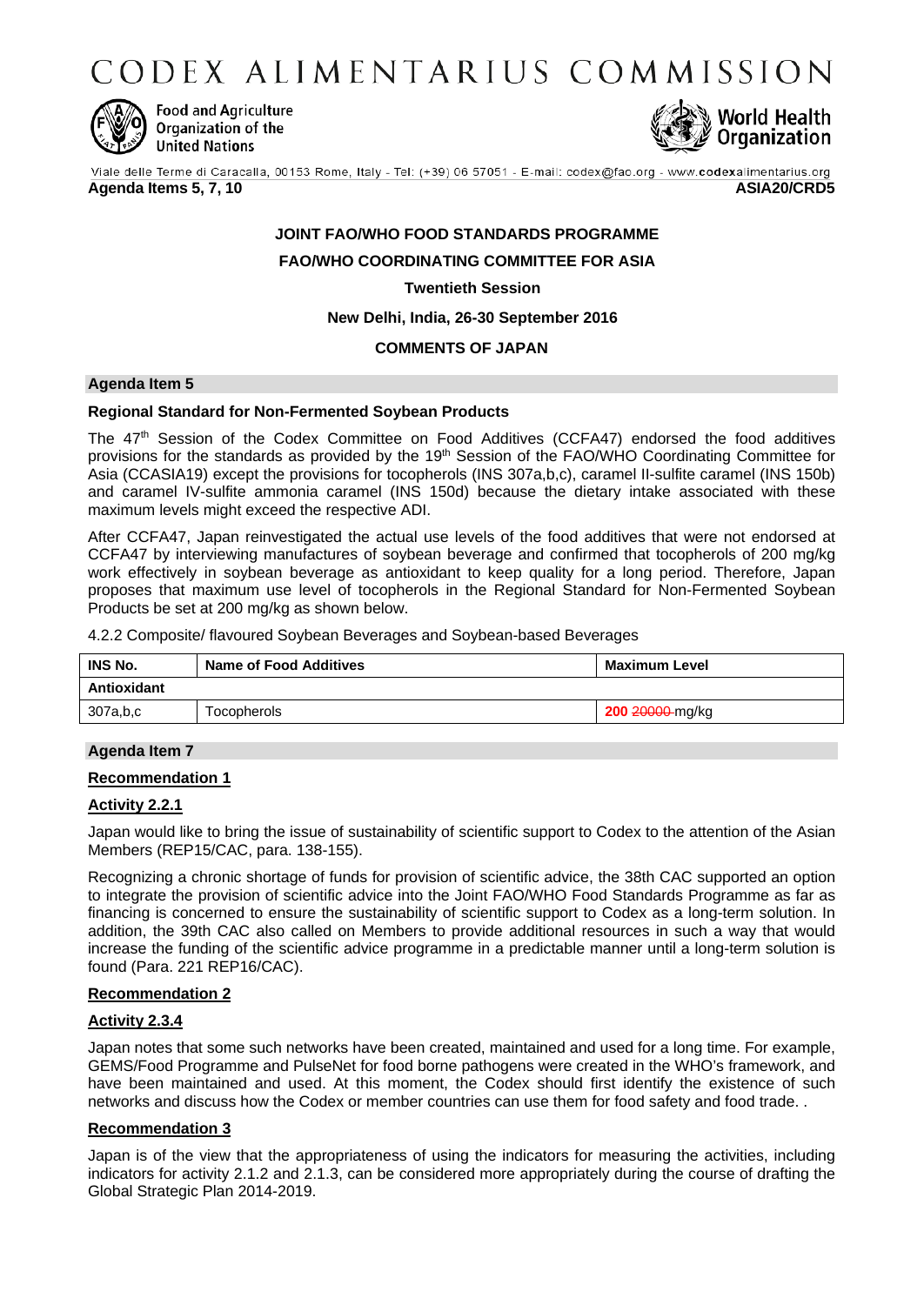## **Recommendation 4**

Japan prefers second bullet because on line platform could allow a more systematic information collection and ensure the transparency.

#### **Recommendation 6**

#### General Comment

Japan is of the opinion that the structure of the new SP should be based on that of SP 2014-2019 with necessary update and revision.

## Specific Comments

*Strategic goal 1: Establish international food standards that address current and emerging food issues*

Japan believes that this Strategic Goal (SG) is the most essential part of the SP and should be kept as it is.

*Objective 1.1: Establish new and review existing Codex standards, based on priorities of the CAC.*

Japan is of the view that Codex should work primarily on issues related to protection of health of consumers while ensuring fair practices in the food trade. For spending more time on developing Codex Standards, which are crucially important for food safety and food security, "Criteria for the Establishment of Work Priorities" in the Procedural Manual should be strictly applied.

*Objective 1.2: Proactively identify emerging issues and Member needs and, where appropriate, develop relevant food standards.*

Same comment as Objective 1.1

*Objective 2.2: Achieve sustainable access to scientific advice.*

Japan is of the view that, while encouraging the parental organizations on this activity, Members should consider financial support to the parental organizations on this activity. To this end, the FAO and WHO may have to have an agreed and transparent mechanism.

*Objective 2.3: Increase scientific input from developing countries.*

Robust data collection and generation from Asian region is very beneficial to all Asian members in order to reflect our national and regional situations in Codex Standards.

*Objective 3.1: Increase the effective participation of developing countries in Codex.*

Japan considers that this objective is also very important and wants to keep it as it is in the next SP.

Japan notes that activities under this objective are mainly associated with encouraging developing countries to participate in Codex.

Nevertheless, considering current situation about CTF 2, which principally doesn't cover travel cost for developing countries to attend Codex Committees, it's is not feasible to boost participation of developing countries. So, Japan would like to suggest an opposite approach to address this problem.

Japan believes that so many Codex meetings are held and this fact creates more financial burden for Codex Members than they can afford. If we streamline the Codex whole framework, e.g. consolidation of multiple commodity committees, we can reduce the burden of Members. In this context, Japan supports creation of the mechanism of managing the work of all the commodity committees (e.g., time intervals and meeting places taking into account the secretariat's work load, the agreed common criteria of choice of commodities for the standard setting, balanced choice of commodity classes, inter-regional adjustment regarding the commodity work, etc) because it will make the commodity work more balanced and more effective. Under such a mechanism, commodity issues could be prioritized and worked out in time-bound manner.

*Strategic goal 4: Implement effective and efficient work management systems and practices*

Japan believes that this SG should be described in relation to Objective3.1 as mentioned above.

*Objective 4.1: Strive for an effective, efficient, transparent, and consensus based standard setting process.*

Japan is the view that Activity4.1.2, 4.1.3 and 4.1.5 overlap with SG3. To avoid this duplication we should decide whether either of two is deleted or integrating each activities into SG3, if this objective is kept in the next SG.

*Objective 4.2: Enhance capacity to arrive at consensus in standards setting process.*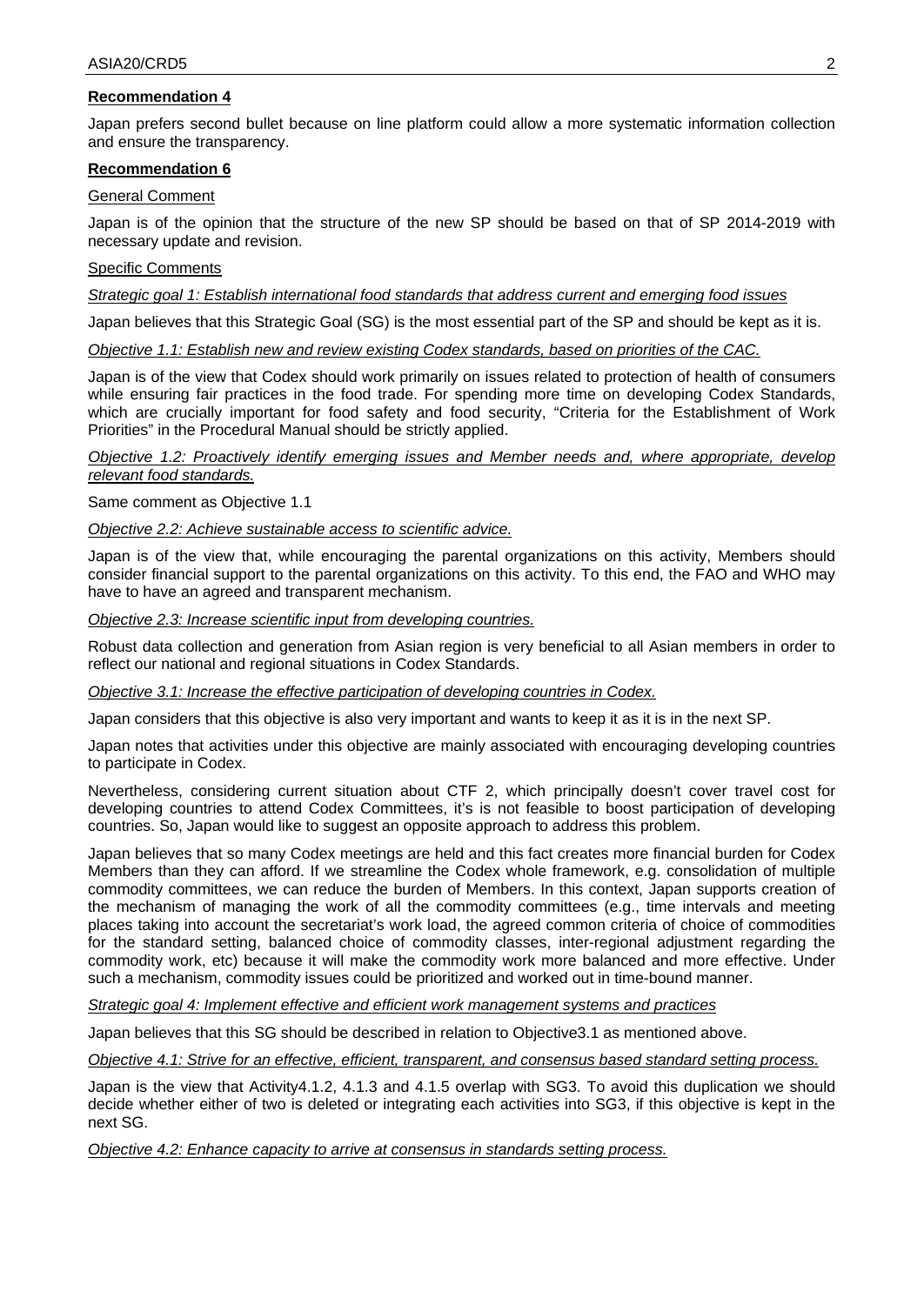It seems that every committee has their own method of advance for developing Codex Standard due to key person's skill especially chair person. Japan is of the view that we should try to resolve this issue by choosing a competent chair or, as a second choice, providing effective training for key persons.

## **Agenda Item 10**

## **Comments on the Project Document**

Japan is of the view that the scope of the standard should be specified enough to identify the commodity for accurate consideration of the *Criteria for the Establishment of Work Priorities (f): Number of commodities which need separate standards indicating whether raw, semi-processed or processed.* It is especially important for Japan because there are commodities that have similarities with Makgeolli; they are made from rice and have a cloudy appearance. In this light, the description of the scope of the standard written in the paragraph 1 of the project document is too generic to identify Makgeolli.

According to the discussion paper, the features of Makgeolli should be summarized as follows;

- a) be basically made from rice, fermentation starter culture and water
- b) has a variety of ingredients(grains or fruits other than rice)
- c) be made by a simultaneous two-step fermentation process
- d) features a cloudy appearance
- e) be usually milky, but may show a variety of colour depending on the other ingredients
- f) contain small amount of alcohol(3-8%)
- g) includes a small amount of carbon dioxide
- h) be sterilized/not be sterilized

There is a filtering process in making Makgeolli as described in the paragraph 9 of the discussion paper:

*For Makgeolli, the filtering process is controlled so that solid matters originating from the main ingredients remain in the product.*

Considering this description, the following feature should be incorporated into the project document.

i) be filtered in a controlled way so that solid matters remain in the product

Moreover, there is no explanation of "starter culture" in the project document. The starter culture, which is rephrased as "nuruk" in the project document of CCASIA19, seems to be one of the essential ingredients of Makgeolli. According to the project document of CCASIA19, nuruk is a source of microorganisms for saccharification and alcoholic fermentation. Characteristics of alcoholic drink depends largely not only on its ingredients but also components produced by microorganisms through a fermentation process therefore information about the following matters would be also necessary.

j) ingredients and manufacturing process of the starter culture

k) microorganisms in the starter culture

For these reasons, Japan requests the republic of Korea to add information about items i) to k) above to the paragraph 1 of the project document.

#### **Comments on the Discussion Paper**

In response to the request from CCASIA19, the republic of Korea made an investigation into products that may be similar to Makgeolli, as referred in the forepart of the paragraph 9 of the discussion paper. Japan has provided information about the products which should be taken into consideration for the investigators from the republic of Korea.

Although some of the information has been incorporated in the paragraph 9, there are some descriptions to be revised.

Comments are presented in **underlined Bold font** (addition) and strikethrough font (deletion).

## *Review on the similar products in the region, Paragraph 9*

Japan: **There are two kinds of products comparable to Makgeolli; Nigorizake and Doburoku.**